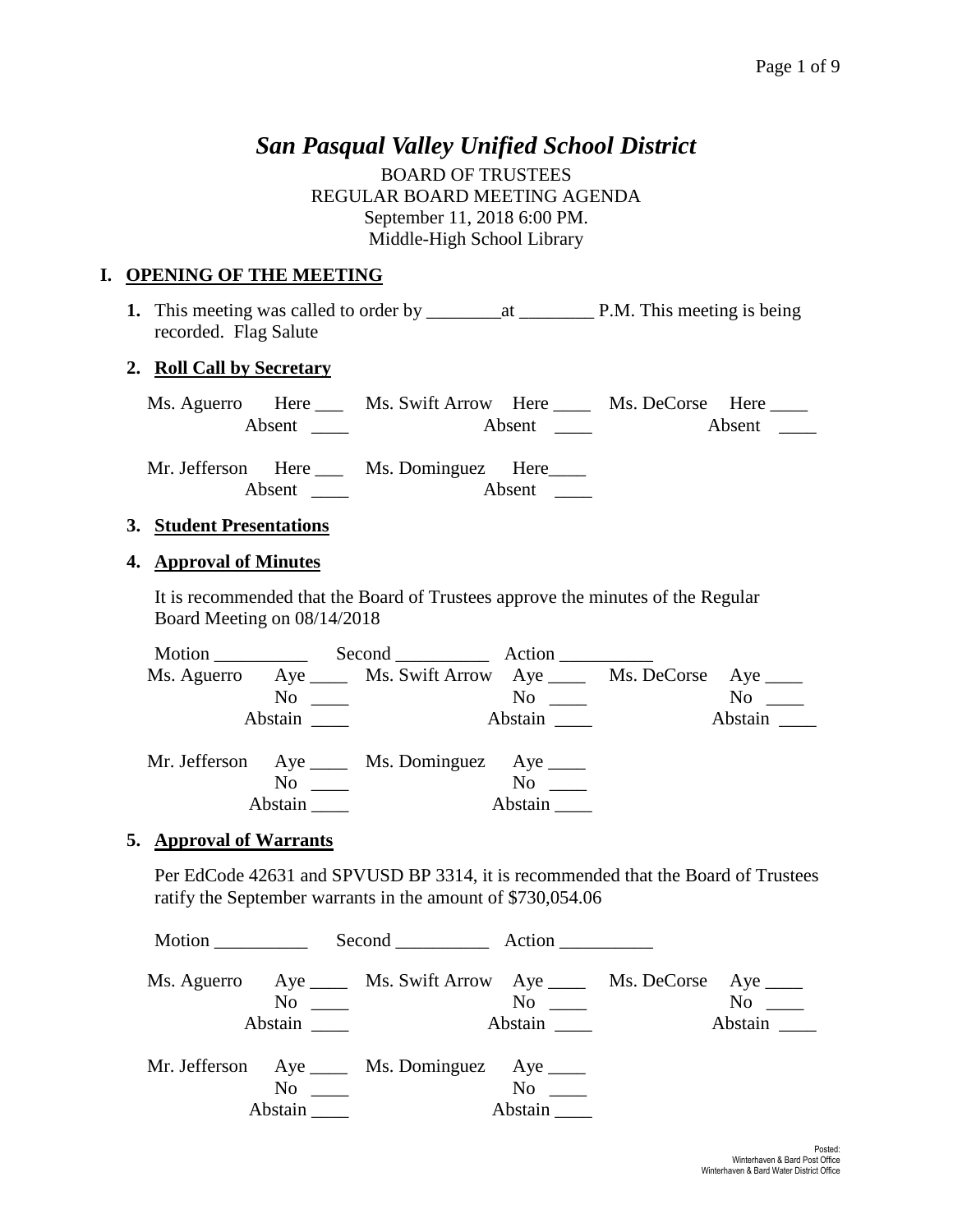### **6. Public Comments**

Are there any public comments speakers who require translation?

\*Persons who have complaints against Board members or District staff are encouraged to seek resolution to those complaints by using the San Pasqual Valley Unified School District written complaint procedures before orally addressing them at a meeting. The Board will not respond to such complaints until the applicable complaint procedure (BP/AR 1312.1) has been followed and has reached the Board level. Where a complaint concerns a District employee identifiable by name, position, or other facts, the Board cannot respond until proper written notice has been given to the employee pursuant to Government Code Section 54957.

Comments shall be limited to three minutes per person (six minutes if translation is required) and twenty minutes (forty minutes if translation is required) for all comments, per topic, unless the board president, subject to the approval of the Governing Board, sets different time limits

- **a.** Are there any members of the public to be heard on items not appearing on agenda that are within the jurisdiction of the District?
- **b.** Are there any members of the public to be heard on items appearing on the agenda?
- **c.** Are there any parents of Indian children to be heard on equal participation in education programs provided by the District as required by Indian Policies and Procedures?

#### **PUBLIC HEARING: INSTRUCTIONAL MATERIALS FOR THE 2018-2019 SCHOOL YEAR, and adopt resolution, annual requirement (Roll Call)**

Under *EC* Section 60119, the governing board of every local educational agency (LEA) that receives state instructional materials funds must hold an annual public hearing. At the public hearing the governing board must make a determination as to whether each pupil in each school has sufficient textbooks or instructional materials, or both, that are aligned to the content standards and are consistent with the content and cycles of the curriculum framework adopted by the State Board of Education in reading/language arts, mathematics, science, and history-social science.

# Motion **Second** Action **Action** Ms. Aguerro Aye \_\_\_\_ Ms. Swift Arrow Aye \_\_\_\_ Ms. DeCorse Aye \_\_\_\_ No \_\_\_\_ No \_\_\_ No \_\_ No \_\_ No \_\_ Abstain \_\_\_\_ Abstain \_\_\_ Abstain \_\_\_ Abstain \_\_\_ Mr. Jefferson Aye \_\_\_\_ Ms. Dominguez Aye \_\_\_\_ No \_\_\_\_ No \_\_\_\_ Abstain \_\_\_\_ Abstain \_\_\_\_ Upon the Motion, the Public hearing is open at **PM**

#### **Motion to Open Public Hearing**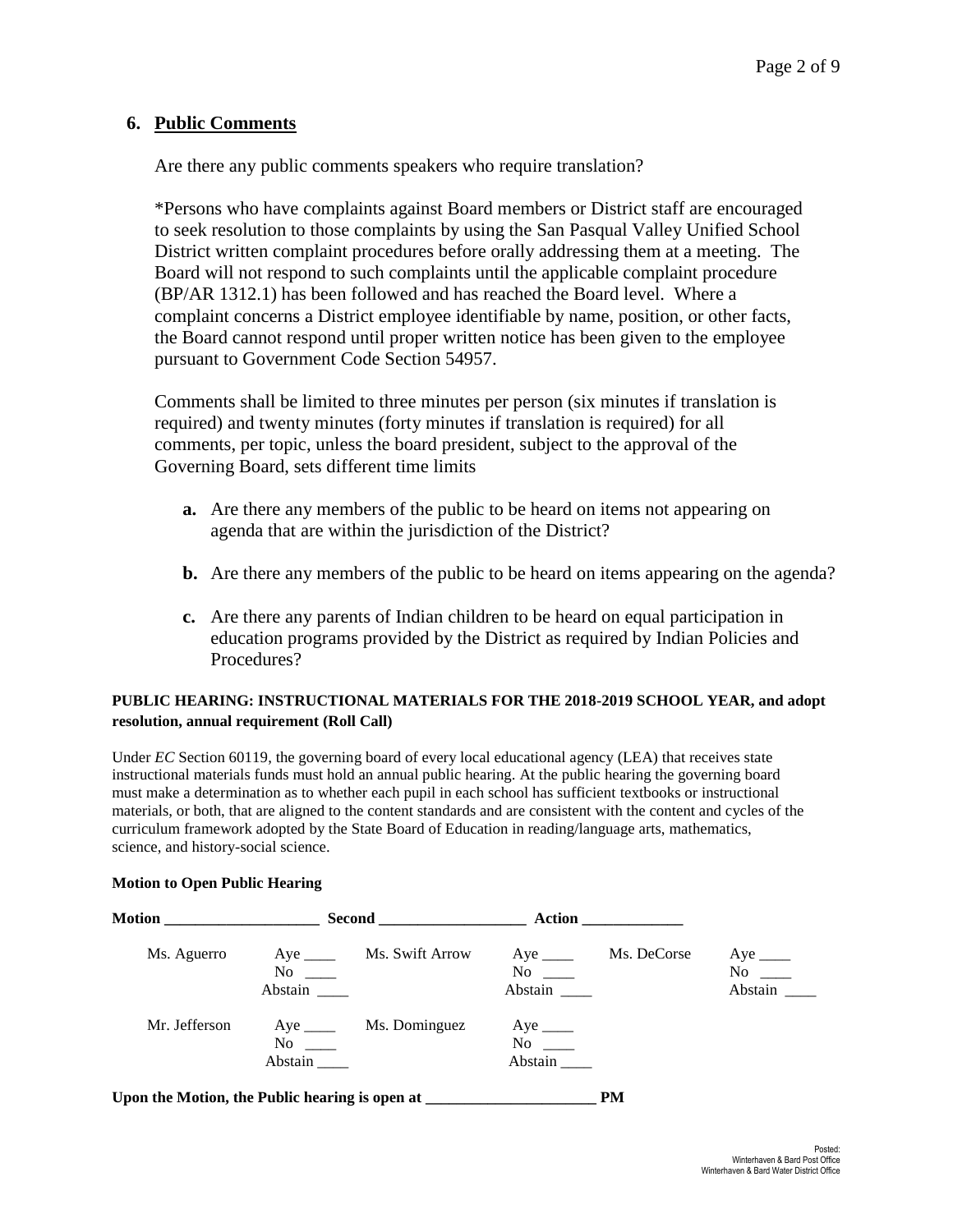#### **Public comments:**

#### **Motion to declare the Public Hearing closed**

| <b>Motion</b> | <b>Second Second</b>                  |                 | Action                                                                                                                                                                                                                                              |             |                                |
|---------------|---------------------------------------|-----------------|-----------------------------------------------------------------------------------------------------------------------------------------------------------------------------------------------------------------------------------------------------|-------------|--------------------------------|
| Ms. Aguerro   | Aye $\_\_\_\_\_\_\$<br>No<br>Abstain  | Ms. Swift Arrow | Aye<br>No new years of the New York of the New York of the New York of the New York of the New York of the New York o<br>New York of the New York of the New York of the New York of the New York of the New York of the New York of the<br>Abstain | Ms. DeCorse | Aye $\_\_$<br>No no<br>Abstain |
| Mr. Jefferson | Aye $\_\_\_\_\_\_\$<br>No.<br>Abstain | Ms. Dominguez   | $Aye$ <sub>____</sub><br>No no<br>Abstain                                                                                                                                                                                                           |             |                                |

**Upon the Motion, the Public Hearing is closed at \_\_\_\_\_\_\_\_\_\_\_\_\_\_\_\_\_\_\_\_\_\_\_\_PM**

#### **Motion to Adopt Resolution Regarding Sufficiency of Instructional Materials**

| Motion ______________ |                                    |                 | <b>Action</b>                      |             |                                  |
|-----------------------|------------------------------------|-----------------|------------------------------------|-------------|----------------------------------|
| Ms. Aguerro           | Aye $\_\_\_\_\_\$<br>No<br>Abstain | Ms. Swift Arrow | Aye $\_\_\_\_\_\$<br>No<br>Abstain | Ms. DeCorse | Aye $\_\_\_\_\$<br>No<br>Abstain |
| Mr. Jefferson         | Aye $\_\_\_\_\_\$<br>No<br>Abstain | Ms. Dominguez   | Aye<br>No<br>Abstain               |             |                                  |

### **II. PRESENTATIONS**

- 1. Counselors Jeannette Montgomery, Rosa Campos, Julietta Amezquita
- 2. CFW John Greenlee

### **III. CONSENT ITEMS**

- 1. Memorandum of Understanding Regarding San Pasqual Valley Elementary School's Participation in the ASES Consortium
- 2. Memorandum of Understanding Regarding San Pasqual Valley Middle School's Participation in the ASES Consortium
- 3. Ratification Travel/Training: SPVHS/MS Athletic Director Meeting
- 4. Ratification Extra Duty: San Pasqual Valley High School Class Advisors
- 5. Travel/Training: ACSA Negotiators Symposium
- 6. Travel/Training: ABC West Cost Labor Management Institute
- 7. San Pasqual Valley Elementary School Faculty Handbook
- 8. Field Trip: San Pasqual Valley State Preschool field trip to the Pumpkin Patch in Yuma, Arizona.
- 9. Travel/Training: 2018 CASC Conference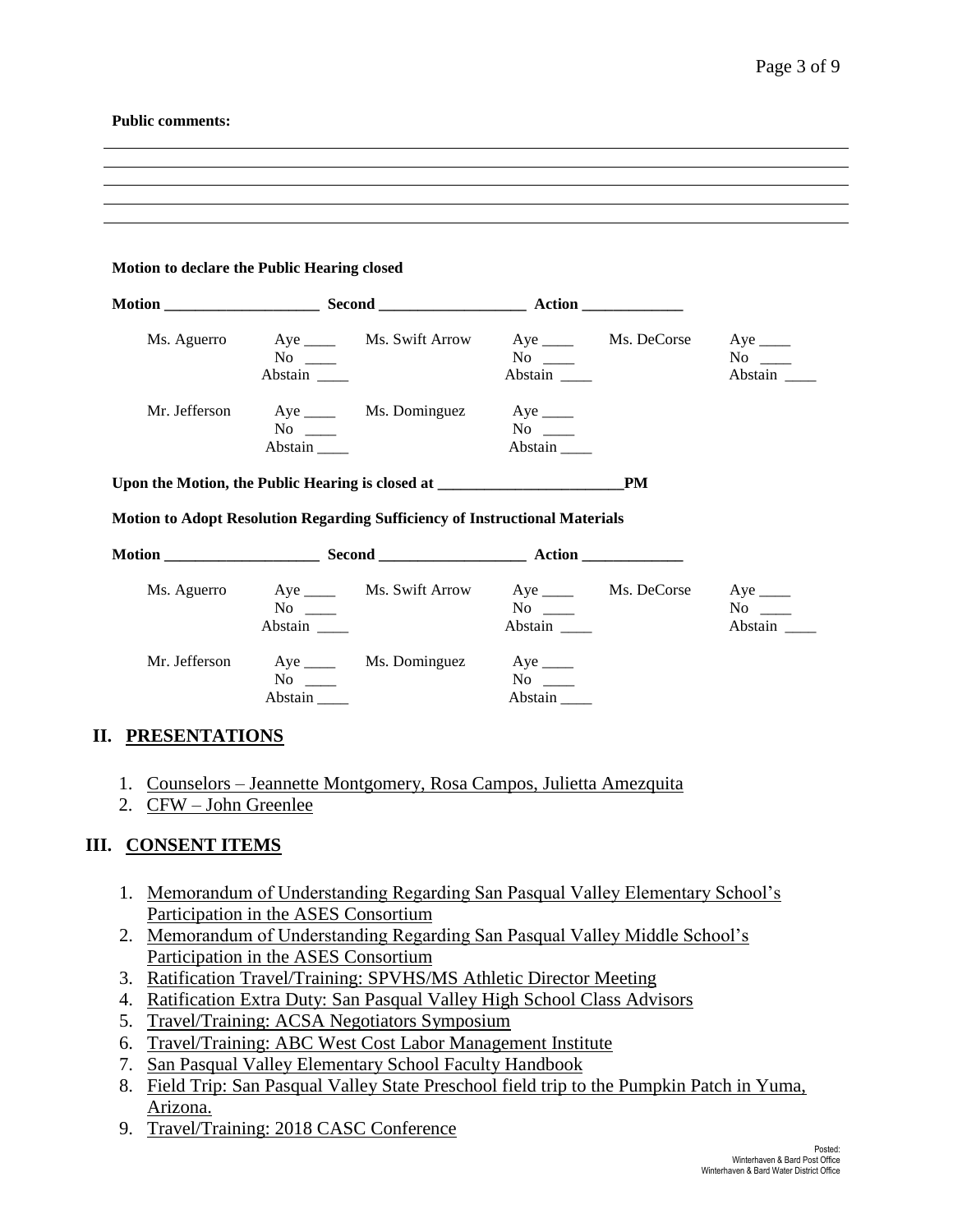- 10. Memorandum of Understanding Between San Pasqual Unified School District and San Pasqual Teachers Association Regarding ASES
- 11. Travel/Training: Mental Health Issues in the Classroom: Practical Strategies for Helping Children and Adolescents Succeed, October 26<sup>th</sup>, 2018, San Diego, California.
- 12. Travel/Training: 2018 Assessment & Accountability Meeting
- 13. Travel/Training: Yuma Community Job & Education Fair
- 14. Travel/Training PICACHO PROJECT NYCP On-Site Technical Assistance Meeting
- 15. Field Trip: Colorado River Indian Tribes Celebration
- 16. Field Trip: Annual Tohono O'odham Tribe Celebration
- 17. Field Trip: Mohave Tribal Elder- Gathering
- 18. Travel/Training: CATA (California Agriculture Teachers' Association) Southern Region Fall Meeting
- 19. Travel/Training: 2018 Edupoint National Users Conference
- 20. Getting To Gold Motivational Assembly
- 21. Impact Aid Committee

|                      | Motion Second Action                                                                                                     |                      |               |
|----------------------|--------------------------------------------------------------------------------------------------------------------------|----------------------|---------------|
| Abstain              | Ms. Aguerro Aye _____ Ms. Swift Arrow Aye _____ Ms. DeCorse Aye _____<br>$\overline{\text{No}}$ $\overline{\phantom{0}}$ | $No \ \_$<br>Abstain | No<br>Abstain |
| $No \ \_$<br>Abstain | Mr. Jefferson Aye _____ Ms. Dominguez Aye _____                                                                          | $\rm No$<br>Abstain  |               |

# **IV. MONTHLY REPORTS**

- 1. San Pasqual Teachers Association (SPTA) Ms. Leah Buchanan
- 2. California School Employees Association (CSEA) Mr. Thomas Fernandez (Interim President)
- 3. Associated Student Body (ASB) Representative
- 4. Special Education Dr. Thien Hoang, Report Only
- 5. Elementary School Mr. Ruben Gonzalez, Report and Presentation
- 6. Middle School Ms. Mary Kay Monson, Report Only
- 7. High School/Alternative Education Mr. Darrell Pechtl, Report Only
- 8. Business Services Ms. Kish Curtis
- 9. Human Resources/Payroll Ms. Alina Sanchez-Loera
- 10. Cafeteria Ms. Stacey Garcia
- 11. Maintenance/Operations Mr. Edward Benedict
- 12. Transportation Mr. Jimmy Evaro
- 13. Technology Mr. Jesse Moe
- 14. Superintendent Ms. Rauna Fox
	- a. LCAP update
- 15. School Board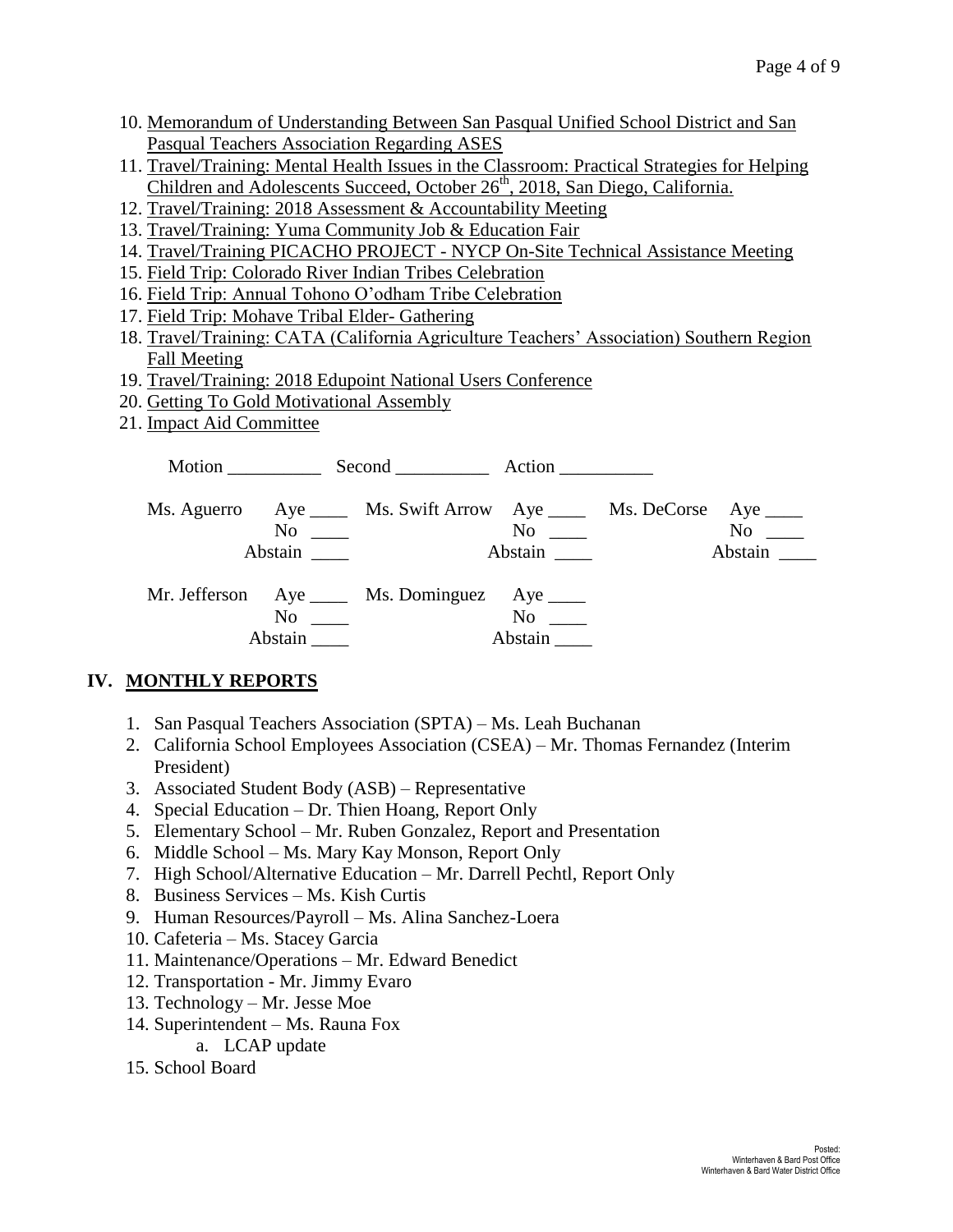### **V. UNFINISHED BUSINESS**

1. 2020-2021 School Calendar

## **VI. INFORMATION ITEMS**

- 1. In County Trainings
- 2. Field Trip: Farm Smart, October 9 and December 13, 2018, March 28, 2019 at Desert Research & Extension Center, Holtville, California.
- 3. The Superintendent accepted the resignation of a classified member

### **VII. NEW BUSINESS**

| $\frac{1}{2}$ |                        | 1. Unaudited Actuals for Year End 06.30.18 and Budget Revision for 2018-2019 School Year                                                                                              |                      |                      |
|---------------|------------------------|---------------------------------------------------------------------------------------------------------------------------------------------------------------------------------------|----------------------|----------------------|
|               |                        | Motion Second Action                                                                                                                                                                  |                      |                      |
|               | $No \_\_$<br>Abstain   | Ms. Aguerro Aye _____ Ms. Swift Arrow Aye _____ Ms. DeCorse Aye ____                                                                                                                  | $No \ \_$<br>Abstain | $No \_$<br>Abstain   |
|               | $No \ \_$<br>Abstain   | Mr. Jefferson Aye _____ Ms. Dominguez Aye ____                                                                                                                                        |                      |                      |
|               |                        | 2. GANN Limit Resolution, Annual Requirement                                                                                                                                          |                      |                      |
|               |                        |                                                                                                                                                                                       |                      |                      |
|               | $No \ \_$<br>Abstain   | Ms. Aguerro Aye _____ Ms. Swift Arrow Aye _____ Ms. DeCorse Aye ____                                                                                                                  |                      | Abstain              |
|               | $No \_$<br>Abstain     | Mr. Jefferson Aye ____ Ms. Dominguez Aye ____                                                                                                                                         | No<br>Abstain        |                      |
|               |                        | 3. Resolution 18.19 #4: Adoption of Resolution Providing for the Issuance and Sale of San<br>Pasqual Valley Unified School District General Obligation Bonds 2016 Election, Series A. |                      |                      |
|               | No $\qquad$<br>Abstain | Motion Second Action<br>Ms. Aguerro Aye _____ Ms. Swift Arrow Aye _____ Ms. DeCorse Aye ____                                                                                          |                      | $No \ \_$<br>Abstain |
|               | $No \ \_$              | Mr. Jefferson Aye _____ Ms. Dominguez Aye ____                                                                                                                                        | $No \ \_$            |                      |

Abstain \_\_\_\_ Abstain \_\_\_\_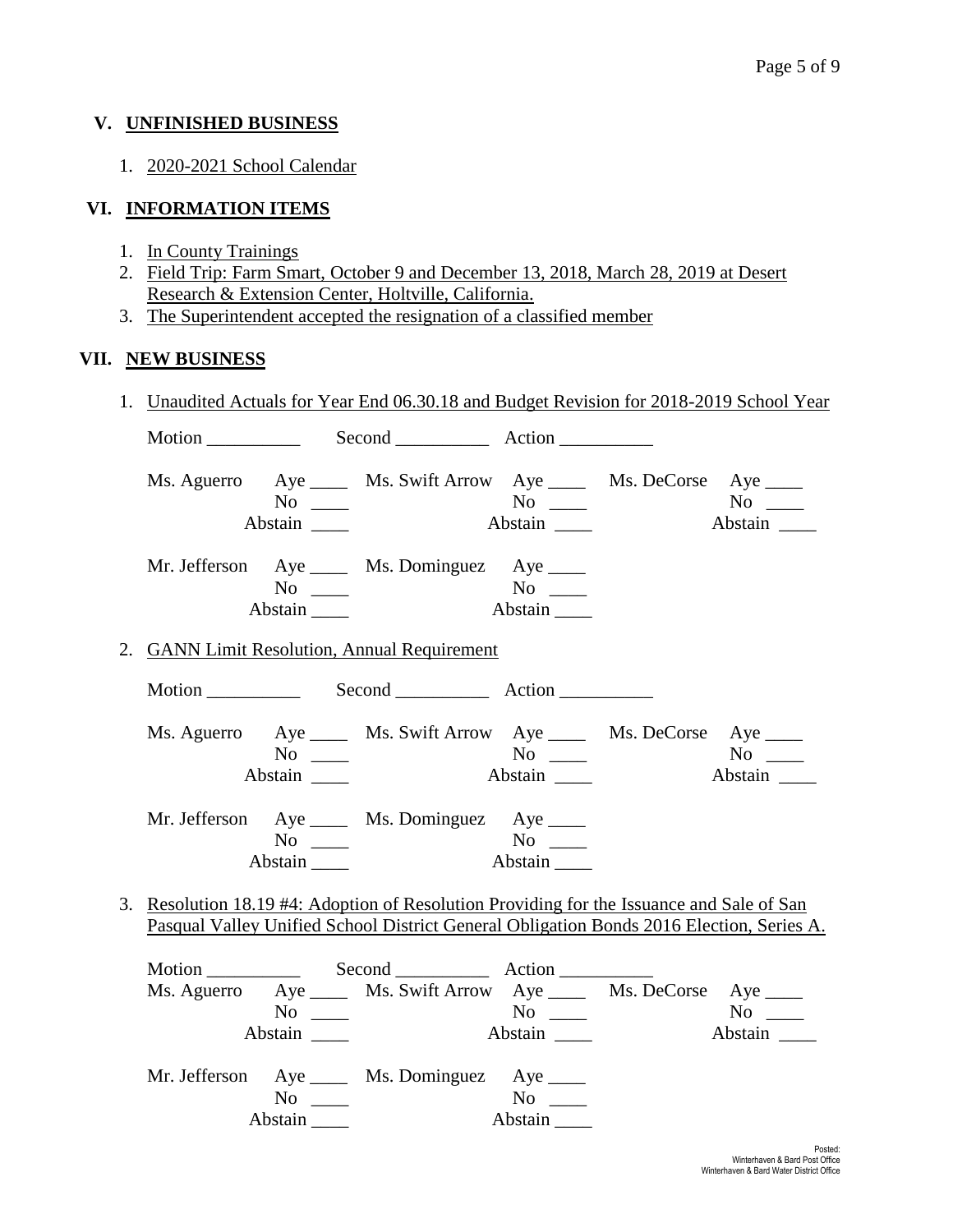4. New Policy BP/AR 3220 Uniform Proccurement Policies

|  |                                           | Ms. Aguerro Aye ______ Ms. Swift Arrow Aye ______ Ms. DeCorse Aye _____        |                             |         |
|--|-------------------------------------------|--------------------------------------------------------------------------------|-----------------------------|---------|
|  |                                           |                                                                                |                             |         |
|  | Abstain                                   |                                                                                | Abstain                     | Abstain |
|  |                                           |                                                                                |                             |         |
|  |                                           | Mr. Jefferson Aye _____ Ms. Dominguez Aye _____                                |                             |         |
|  | $No \ \_$                                 |                                                                                |                             |         |
|  | Abstain                                   |                                                                                | Abstain                     |         |
|  |                                           | 5. Accept Superintent Contract 7/1/2018-6/30/2022                              |                             |         |
|  |                                           |                                                                                |                             |         |
|  |                                           | Ms. Aguerro Aye ______ Ms. Swift Arrow Aye ______ Ms. DeCorse Aye _____        |                             |         |
|  | $\overline{N_0}$ $\overline{\phantom{0}}$ |                                                                                |                             |         |
|  | Abstain _______                           |                                                                                | Abstain                     | Abstain |
|  |                                           |                                                                                |                             |         |
|  |                                           | Mr. Jefferson Aye _____ Ms. Dominguez Aye _____                                |                             |         |
|  | $No \ \_$                                 |                                                                                |                             |         |
|  | Abstain                                   |                                                                                | Abstain                     |         |
|  |                                           |                                                                                |                             |         |
|  |                                           | 6. Board Member Compensation for Members Absent During September Board Meeting |                             |         |
|  |                                           |                                                                                |                             |         |
|  |                                           | Ms. Aguerro Aye _____ Ms. Swift Arrow Aye _____ Ms. DeCorse Aye ____           |                             |         |
|  | $No \ \_$                                 |                                                                                |                             | $No \_$ |
|  |                                           |                                                                                | $\overline{\text{Abstain}}$ | Abstain |
|  |                                           | Mr. Jefferson Aye _____ Ms. Dominguez Aye _____                                |                             |         |
|  | $No \ \_$                                 |                                                                                |                             |         |
|  | Abstain                                   |                                                                                | Abstain                     |         |
|  |                                           |                                                                                |                             |         |

# **VIII. BOARD COMMENTS**

# **IX. ITEMS FOR FUTURE AGENDA**

1. \_\_\_\_\_\_\_\_\_\_\_\_\_\_\_\_ 3. \_\_\_\_\_\_\_\_\_\_\_\_\_\_\_\_ 2. \_\_\_\_\_\_\_\_\_\_\_\_\_\_\_\_ 4. \_\_\_\_\_\_\_\_\_\_\_\_\_\_\_\_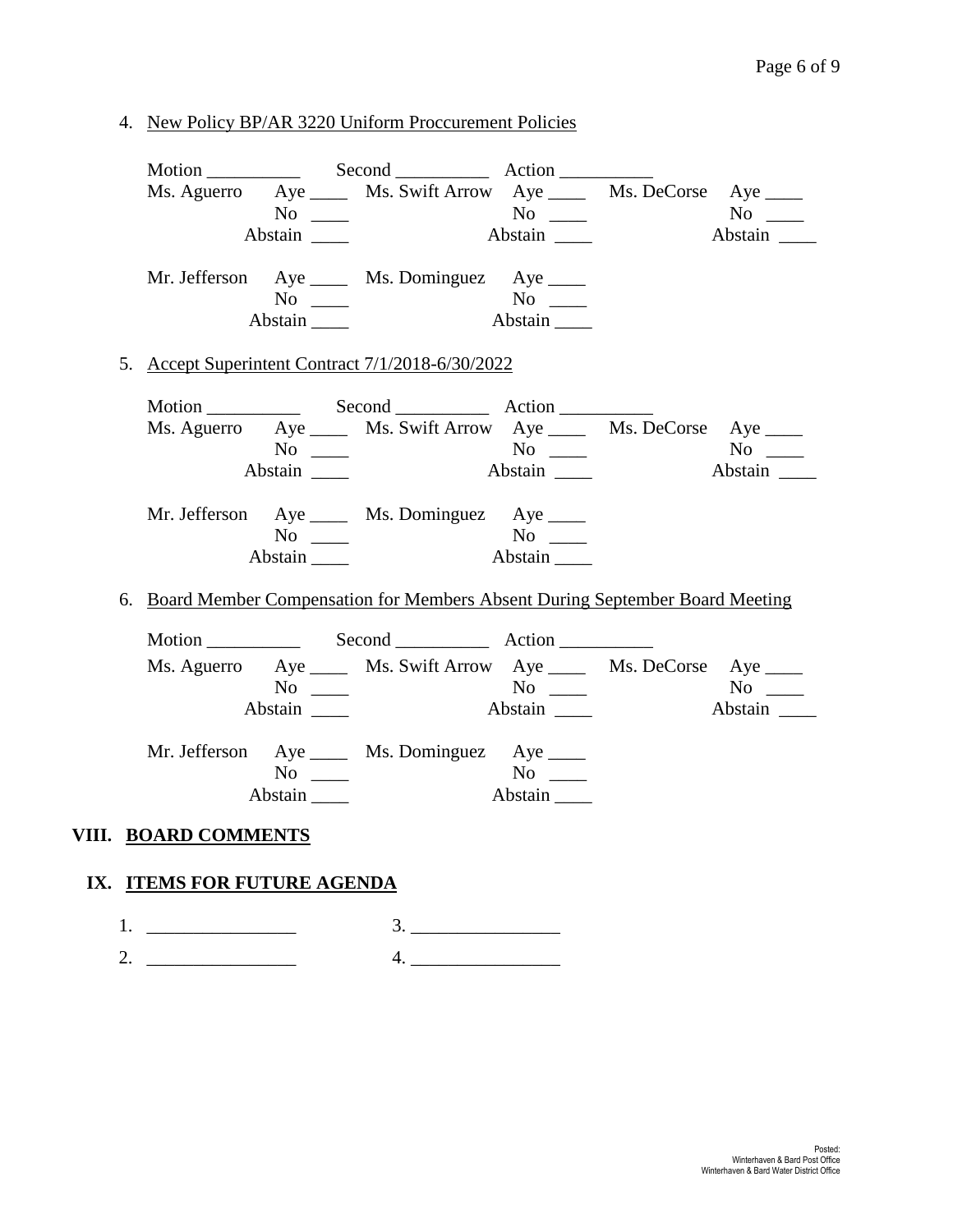|                            | X. CLOSED SESSION                                                                                    |                                                                         |                        | Time: P.M. |                                    |
|----------------------------|------------------------------------------------------------------------------------------------------|-------------------------------------------------------------------------|------------------------|------------|------------------------------------|
|                            | $No \ \_$<br>Abstain                                                                                 | Ms. Aguerro Aye _____ Ms. Swift Arrow Aye _____ Ms. DeCorse Aye ____    | Abstain                |            | Abstain                            |
|                            | $No \_$<br>Abstain                                                                                   | Mr. Jefferson Aye _____ Ms. Dominguez Aye ____<br>$\overline{A}$        | $No \ \_$<br>Abstain   |            |                                    |
| to Government Code 54957.6 |                                                                                                      | 1. CONFERENCE WITH LABOR NEGOTIATOR (Superintendent and CBO) – Pursuant |                        |            |                                    |
|                            | a. Full-Time Cafeteria Worker                                                                        | 2. PERSONNEL MATTERS – Pursuant to Government Code 54957                |                        |            |                                    |
|                            |                                                                                                      |                                                                         |                        |            |                                    |
|                            |                                                                                                      |                                                                         |                        |            |                                    |
|                            | $No \ \_$<br>Abstain                                                                                 | Ms. Aguerro Aye ______ Ms. Swift Arrow Aye ______ Ms. DeCorse Aye _____ | Abstain                |            | $No \t —$<br>Abstain               |
|                            | $No \ \_$<br>Abstain                                                                                 | Mr. Jefferson Aye _____ Ms. Dominguez Aye _____                         | Abstain                |            |                                    |
|                            | b. Full-Time Cafeteria Worker                                                                        |                                                                         |                        |            |                                    |
|                            |                                                                                                      |                                                                         |                        |            |                                    |
|                            |                                                                                                      |                                                                         |                        |            |                                    |
|                            | $No \ \_$<br>Abstain                                                                                 | Ms. Aguerro Aye _____ Ms. Swift Arrow Aye _____ Ms. DeCorse             | $No \ \_$<br>Abstain   |            | Aye $\_\_$<br>$No \ \_$<br>Abstain |
| Mr. Jefferson              | No $\frac{1}{\sqrt{1-\frac{1}{2}}\sqrt{1-\frac{1}{2}}\left\vert \frac{1}{2}\right\vert }$<br>Abstain | Aye _______ Ms. Dominguez Aye _____                                     | No $\qquad$<br>Abstain |            |                                    |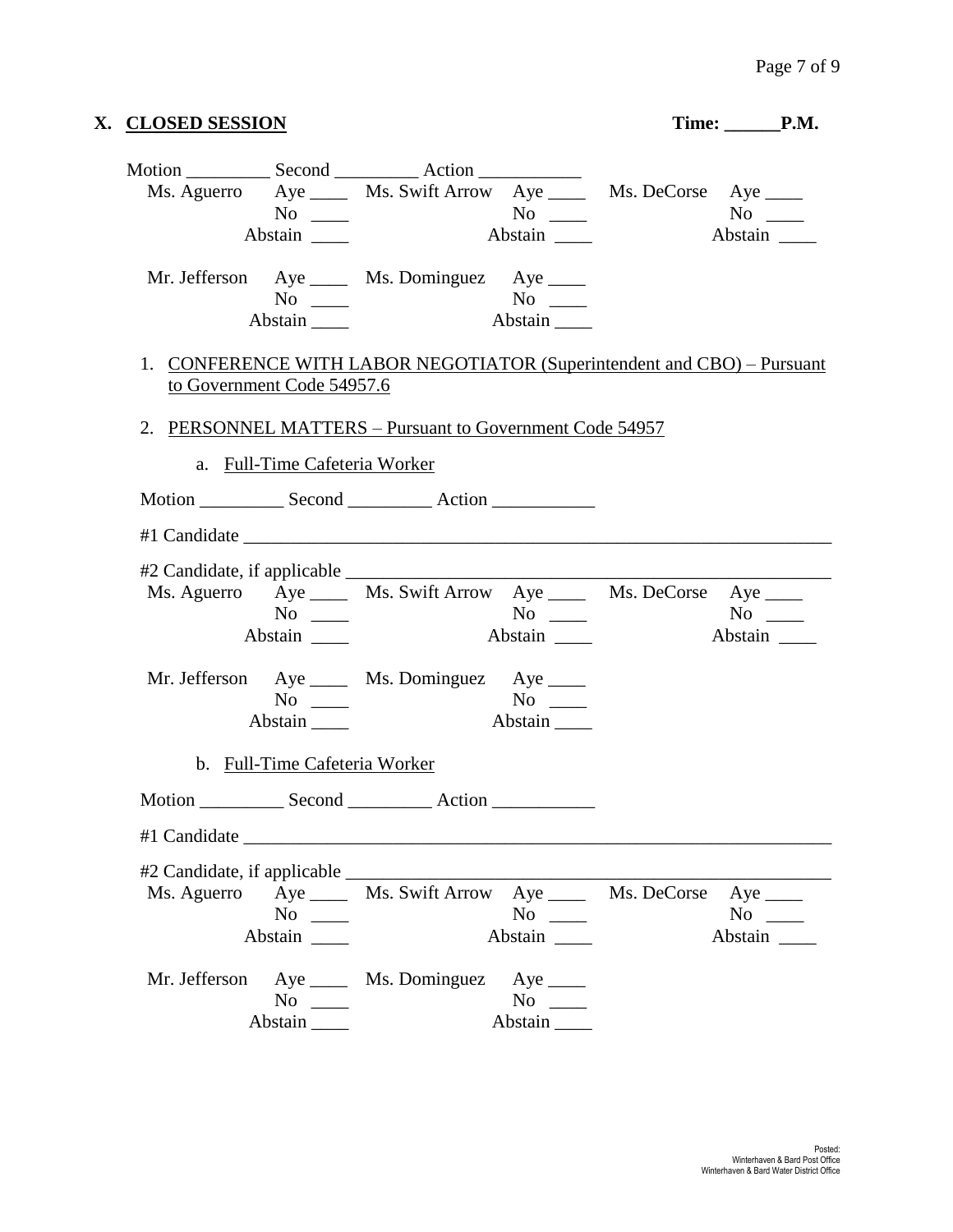#### 3. STUDENT MATTERS – Pursuant to Education Code 48918

a. Accept Early Entry of Student into Transitional Kindergarten GA Motion \_\_\_\_\_\_\_\_\_\_\_\_ Second \_\_\_\_\_\_\_\_\_\_\_\_ Action \_\_\_\_\_\_\_\_\_\_ Ms. Aguerro Aye Ms. Swift Arrow Aye Ms. DeCorse Aye Ms.  $\frac{1}{N}$  Ms. DeCorse Aye Mo No \_\_\_\_ No \_\_\_ No \_\_\_ No \_\_\_ Abstain \_\_\_\_ Abstain \_\_\_ Abstain \_\_\_ Abstain \_\_\_ Mr. Jefferson Aye \_\_\_\_ Ms. Dominguez Aye \_\_\_\_ No \_\_\_\_ No \_\_\_ Abstain \_\_\_\_\_ Abstain \_\_\_\_ b. Accept Early Entry of Student into Transitional Kindergarten EO Motion \_\_\_\_\_\_\_\_\_\_\_\_\_ Second \_\_\_\_\_\_\_\_\_\_\_\_\_ Action \_\_\_\_\_\_\_\_\_\_ Ms. Aguerro Aye Ms. Swift Arrow Aye Ms. DeCorse Aye Ms.  $\frac{1}{N}$  Ms. DeCorse Aye Mo No \_\_\_\_ No \_\_\_ No \_\_\_ No \_\_\_ Abstain \_\_\_\_ Abstain \_\_\_ Abstain \_\_\_ Abstain \_\_\_ Mr. Jefferson Aye \_\_\_\_ Ms. Dominguez Aye \_\_\_\_ No No <u>No</u> Abstain \_\_\_\_ Abstain \_\_\_\_ c. Accept Early Entry of Student into Transitional Kindergarten CR Motion \_\_\_\_\_\_\_\_\_\_ Second \_\_\_\_\_\_\_\_\_\_ Action \_\_\_\_\_\_\_\_\_ Ms. Aguerro Aye Ms. Swift Arrow Aye Ms. DeCorse Aye Ms.  $\frac{1}{N}$  Ms. DeCorse Aye Mo No \_\_\_\_ No \_\_\_ No \_\_\_ No \_\_\_ Abstain Latin and Abstain Abstain Abstain Abstain Abstain Abstain Abstain Abstain Abstain Abstain Abstain Abstain Abstain Abstain Abstain Abstain Abstain Abstain Abstain Abstain Abstain Abstain Abstain Abstain Abstain Abst Mr. Jefferson Aye \_\_\_\_ Ms. Dominguez Aye \_\_\_\_ No \_\_\_\_ No \_\_\_ Abstain \_\_\_\_\_ Abstain \_\_\_\_ 4. PUBLIC EMPLOYEE PERFORMANCE EVALUATION – Pursuant to Government Code 54957 a. Ratification Resignation Agreement and Release GS147074 Motion Second Action Ms. Aguerro Aye Ms. Swift Arrow Aye Ms. DeCorse Aye Ms.  $\frac{1}{N}$  Ms. DeCorse Aye Mo No \_\_\_ No \_\_ No \_\_ No \_\_ Abstain \_\_\_\_ Abstain \_\_\_\_ Abstain \_\_\_ Abstain \_\_\_ Mr. Jefferson Aye \_\_\_\_ Ms. Dominguez Aye \_\_\_\_ No \_\_\_\_ No \_\_\_ Abstain \_\_\_\_ Abstain \_\_\_\_